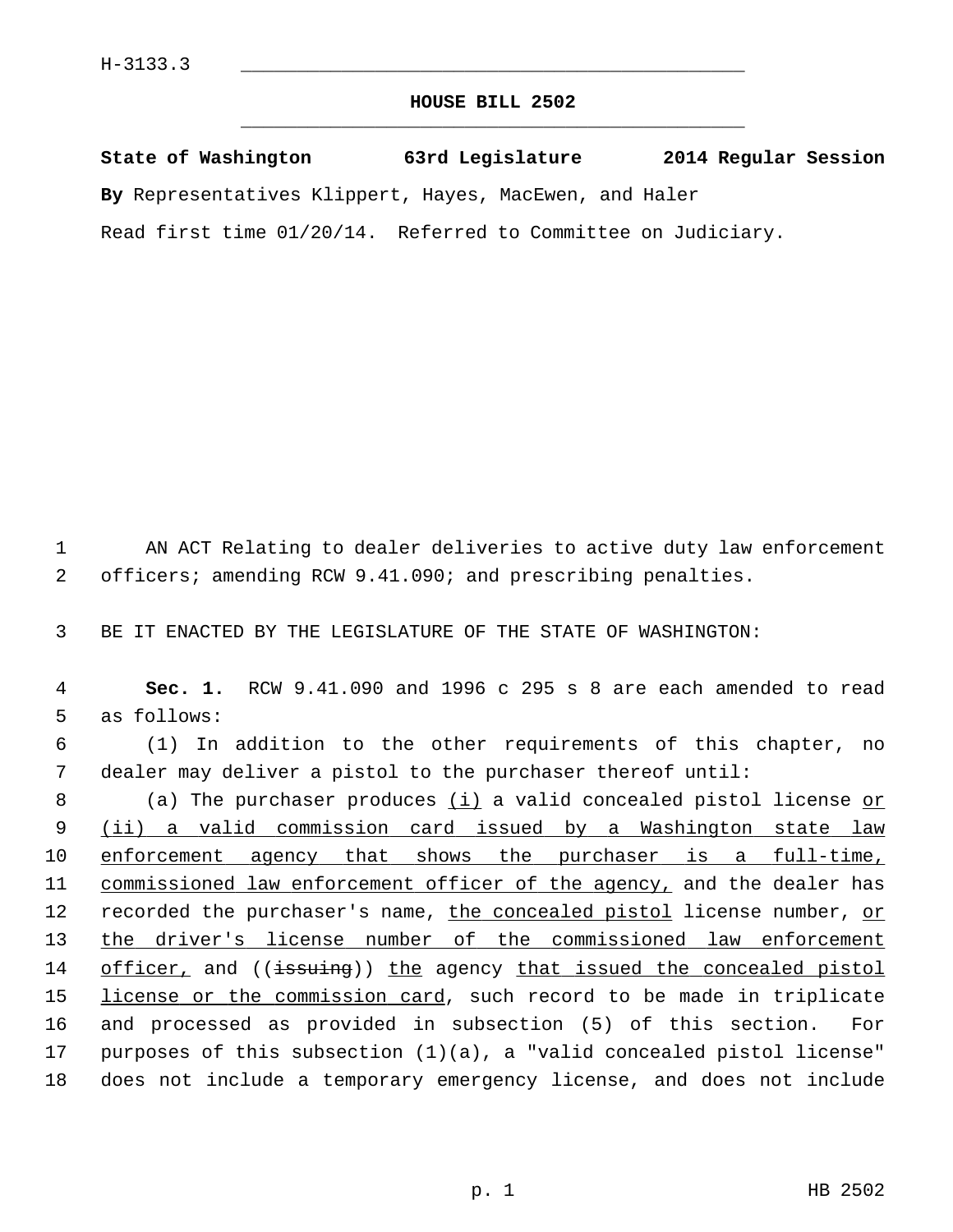1 any license issued before July 1, 1996, unless the issuing agency 2 conducted a records search for disqualifying crimes under RCW 9.41.070 3 at the time of issuance;

 4 (b) The dealer is notified in writing by the chief of police or the 5 sheriff of the jurisdiction in which the purchaser resides that the 6 purchaser is eligible to possess a pistol under RCW 9.41.040 and that 7 the application to purchase is approved by the chief of police or 8 sheriff; or

 9 (c) Five business days, meaning days on which state offices are 10 open, have elapsed from the time of receipt of the application for the 11 purchase thereof as provided herein by the chief of police or sheriff 12 designated in subsection (5) of this section, and, when delivered, the 13 pistol shall be securely wrapped and shall be unloaded. However, if 14 the purchaser does not have a valid permanent Washington driver's 15 license or state identification card or has not been a resident of the 16 state for the previous consecutive ninety days, the waiting period 17 under this subsection  $(1)(c)$  shall be up to sixty days.

18 (2)(a) Except as provided in (b) of this subsection, in determining 19 whether the purchaser who does not possess a valid concealed pistol 20 license or a valid commission card issued by a Washington state law 21 enforcement agency meets the requirements of RCW 9.41.040, the chief of 22 police or sheriff, or the designee of either, shall check with the 23 national crime information center, the Washington state patrol 24 electronic database, the department of social and health services 25 electronic database, and with other agencies or resources as 26 appropriate, to determine whether the applicant is ineligible under RCW 27 9.41.040 to possess a firearm.

28 (b) Once the system is established, a dealer shall use the state 29 system and national instant criminal background check system, provided 30 for by the Brady Handgun Violence Prevention Act (18 U.S.C. Sec. 921 et 31 seq.), to make criminal background checks of applicants to purchase 32 firearms. However, a chief of police or sheriff, or a designee of 33 either, shall continue to check the department of social and health 34 services' electronic database and with other agencies or resources as 35 appropriate, to determine whether applicants are ineligible under RCW 36 9.41.040 to possess a firearm.

37 (3) In any case under subsection (1)(c) of this section where the 38 applicant has an outstanding warrant for his or her arrest from any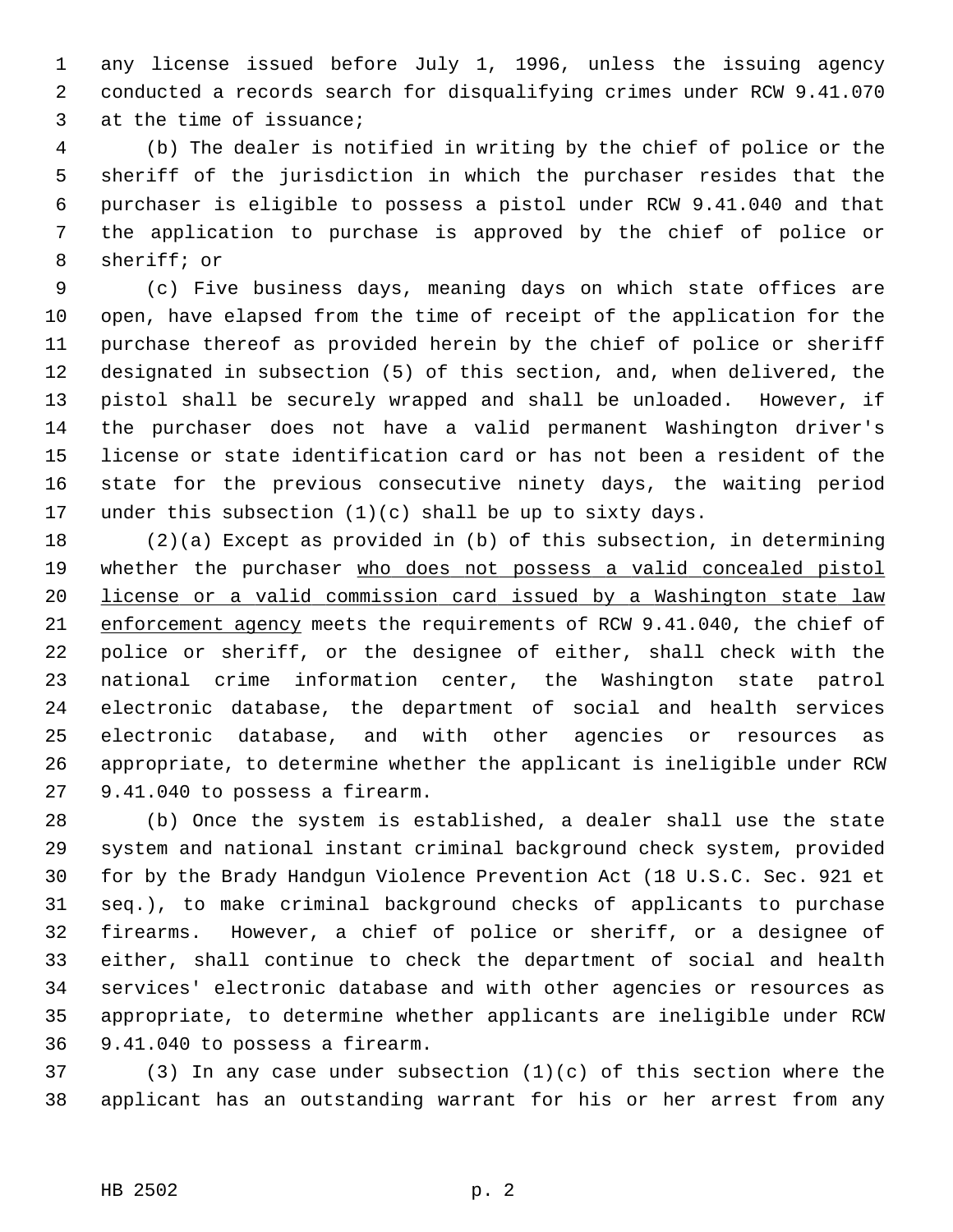1 court of competent jurisdiction for a felony or misdemeanor, the dealer 2 shall hold the delivery of the pistol until the warrant for arrest is 3 served and satisfied by appropriate court appearance. The local 4 jurisdiction for purposes of the sale shall confirm the existence of 5 outstanding warrants within seventy-two hours after notification of the 6 application to purchase a pistol is received. The local jurisdiction 7 shall also immediately confirm the satisfaction of the warrant on 8 request of the dealer so that the hold may be released if the warrant 9 was for an offense other than an offense making a person ineligible 10 under RCW 9.41.040 to possess a pistol.

11 (4) In any case where the chief or sheriff of the local 12 jurisdiction has reasonable grounds based on the following 13 circumstances: (a) Open criminal charges, (b) pending criminal 14 proceedings, (c) pending commitment proceedings, (d) an outstanding 15 warrant for an offense making a person ineligible under RCW 9.41.040 to 16 possess a pistol, or (e) an arrest for an offense making a person 17 ineligible under RCW 9.41.040 to possess a pistol, if the records of 18 disposition have not yet been reported or entered sufficiently to 19 determine eligibility to purchase a pistol, the local jurisdiction may 20 hold the sale and delivery of the pistol beyond five days up to thirty 21 days in order to confirm existing records in this state or elsewhere. 22 After thirty days, the hold will be lifted unless an extension of the 23 thirty days is approved by a local district court or municipal court 24 for good cause shown. A dealer shall be notified of each hold placed 25 on the sale by local law enforcement and of any application to the 26 court for additional hold period to confirm records or confirm the 27 identity of the applicant.

28 (5) At the time of applying for the purchase of a pistol, the 29 purchaser shall sign in triplicate and deliver to the dealer an 30 application containing his or her full name, residential address, date 31 and place of birth, race, and gender; the date and hour of the 32 application; the applicant's driver's license number or state 33 identification card number; a description of the pistol including the 34 make, model, caliber and manufacturer's number if available at the time 35 of applying for the purchase of a pistol. If the manufacturer's number 36 is not available, the application may be processed, but delivery of the 37 pistol to the purchaser may not occur unless the manufacturer's number 38 is recorded on the application by the dealer and transmitted to the